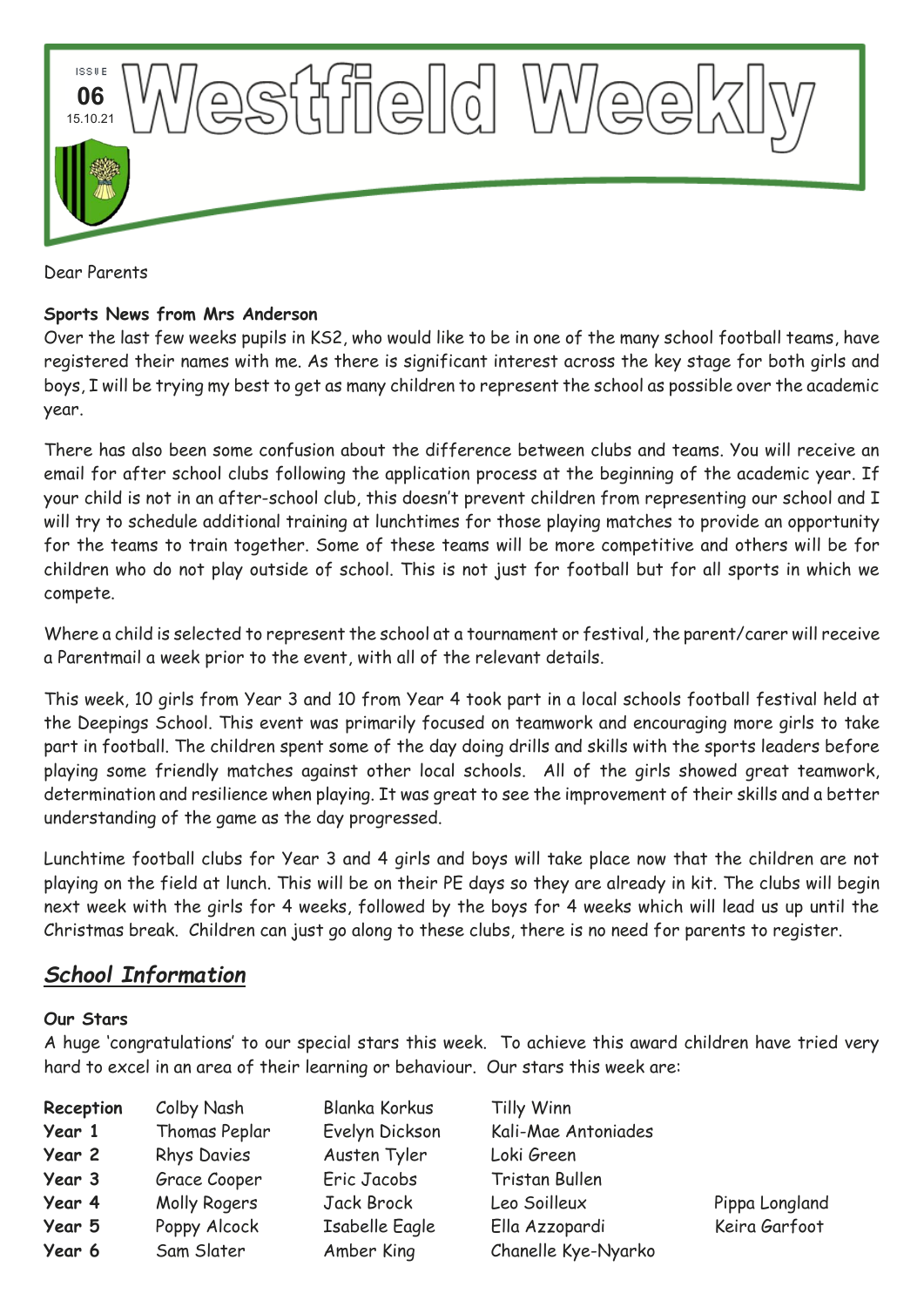#### **Amazing Achievements**

Well done to the following:

**Skye Courton** and **Lucy Smith** competed in the Haddenham Dance Competition on Sunday 10th October and came 2nd in their duet.

**Olivia Laud** and **Olivia King** competed for Deepings Swim Club in the "Rob Welbourn Meet" with both girls achieving personal bests in all their races in their age group.

#### **Busking Friday**

After the huge success of Busking Friday, we are keen to continue to provide our children with an opportunity to show case their creative talent and inspire others. These weekly opportunities will now be during live assemblies on a Thursday. If your child would like to be our Busking Star for the week, please can you send a short audition video of a performance to [Rebecca.beavis@bournewestfield.lincs.sch.uk.](mailto:Rebecca.beavis@bournewestfield.lincs.sch.uk) Mrs Beavis will choose someone to perform each week. Performers will need to bring their instrument, music, a backing track if relevant. (Drummers will not need to bring in their drum kit, children can use the school kit). Performers can be dancers, musicians or actors performing poetry or a piece of drama.

#### **Attendance**

Congratulations to the following classes who were winners for the week commencing  $4^{th}$  October.

| Gold Trophy    | Miss Sloan's Class (100%)                                  |  |
|----------------|------------------------------------------------------------|--|
| Silver Trophy  | Mr Clark's Class (99.31%)                                  |  |
| Attendance Ted | Miss Hibbins' Class (99.33%)<br>Mrs Harris' Class (99.27%) |  |

#### **EYFS Curriculum Evening**

Thank you to those parents/carers who were able to join the EYFS curriculum evening last Thursday. For those of you who were unable to attend, a link to the meeting was sent by Parentmail this Wednesday.

#### **Clubs – Terms 3&4**

Next week parents will receive slips for clubs that their children have been allocated in Terms 3 & 4 (Spring Term). Please look out for these – they will be sent via Parentmail. We will send a reminder of the date on which clubs start nearer the time.

#### **School Lunches**

A reminder that Tuesday 19th October is the deadline for ordering meals for the first week back in November. This includes our first theme day lunch next term, a Guy Fawkes Lunch on Friday 5<sup>th</sup> November. The children will be able to have a sizzling sausage in a bun, bonfire fries & starburst baked beans followed by toffee apple crumble and custard for dessert. Quorn sausage in a bun will be the vegetarian option. All of the other regular options will be available on the day.

### **'Understanding Your Child' Sessions (Solihull Approach)**

We are pleased to be in a position to repeat the above course at Bourne Westfield. Parents have previously found this course very beneficial and we look forward to delivering another. It will start on **Thursday 11th November** (9.15 – 11.15am) and run for 9 weeks at a subsidised charge of £30. Spaces are limited so if you are interested and would like further details please contact Angela Pinchin, Family Liaison Lead, by phone (01778 424152) or e-mail [angela.pinchin@bournewestfield.lincs.sch.uk](mailto:angela.pinchin@bournewestfield.lincs.sch.uk).